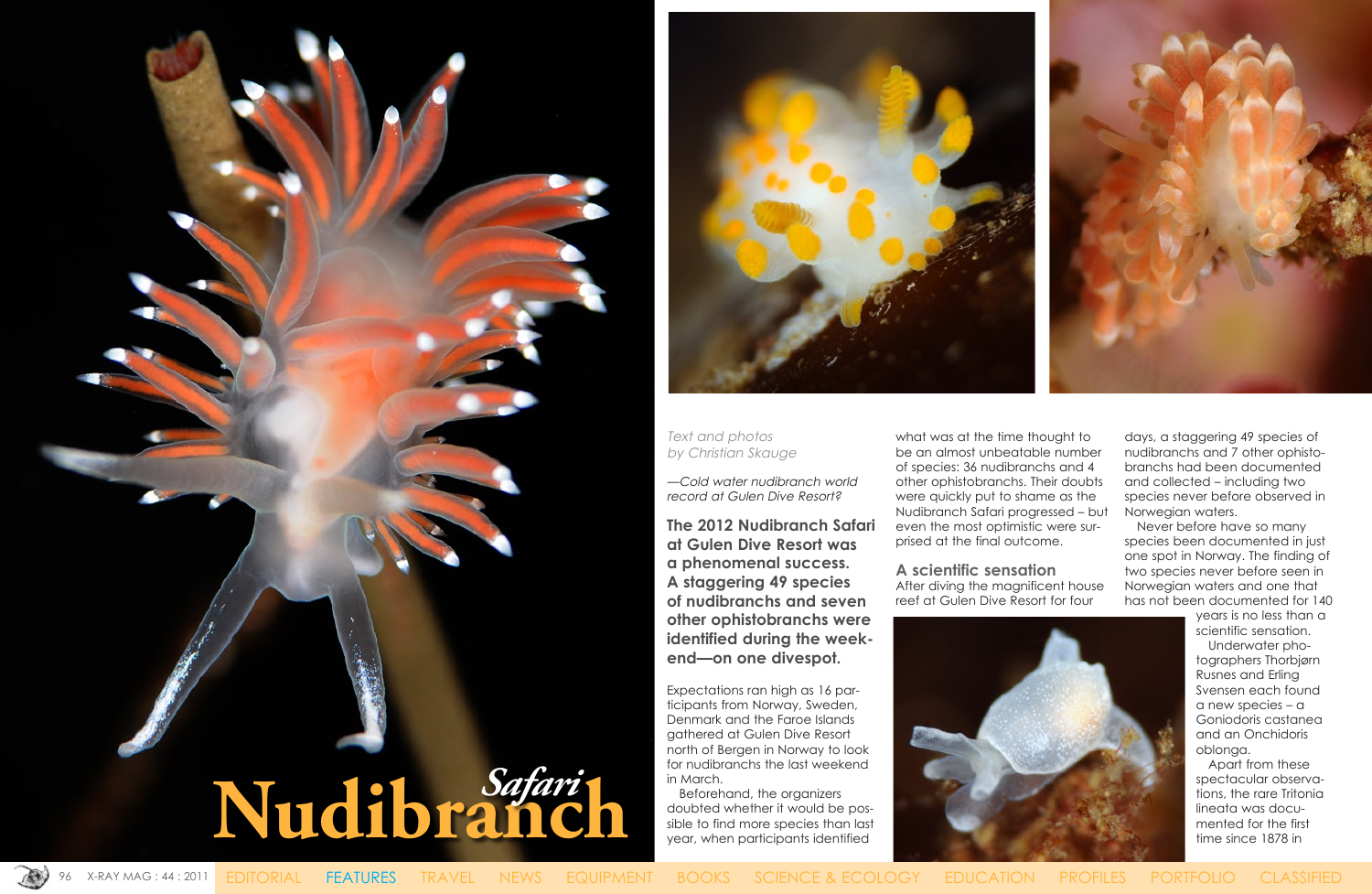

Norway, and the rarely observed species Onchidoris depressa and Colpodaspis pusilla also made appearances. Several of the participating divers found other rare species.

# **Nudibranch Project**

As was the case on last year's Nudibranch Safari, scientists Jussi Evertsen and Torkild Bakken from the Norwegian University of Science and Technology (NTNU) were responsible for the workshop. They were again duly impressed by the many species found on the Gulen Dive Resort house reef, and

brought back a number of species for DNA barcoding and classification.

The two scientists have since 1997 been running a project called "Nudibranchs of the Norwegian Coast" and are among the most experienced in the world in their field.

On their project website [www.](http://www.nudibranchia.no) [nudibranchia.no](http://www.nudibranchia.no) they have published a list of all the species so far documented after the Nudibranch Safari. The work is still in progress, and even more new species might turn up – several strange species were found that will have to be

investigated further.

The participants had access to stereoscopes and nudibranch literature all weekend to help identify and study the collected specimens in close-up detail. A steady stream of subjects was put under the scopes, and it was not long between excited outcries from the scientists – a rare species had turned up.

## **High level**

The Nudibranch Safari is basically for everyone, regardless of experience or education. This years gathering nevertheless held a very